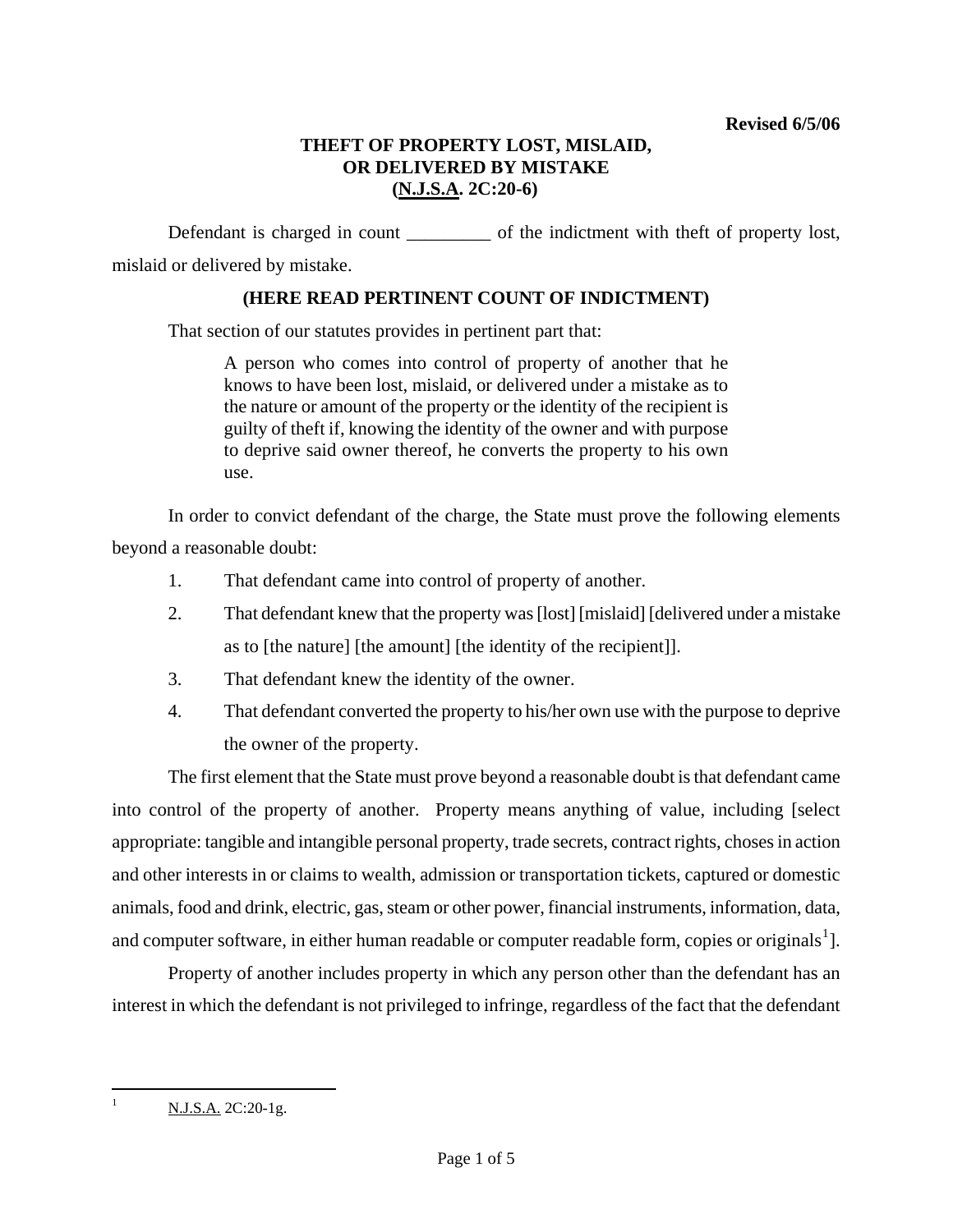also has an interest in the property and regardless of the fact that the other person might be precluded from civil recovery because the property was used in an unlawful transaction or was subject to forfeiture as contraband.<sup>[2](#page-1-0)</sup> Property in the possession of the actor shall not be deemed property of another who has only a security interest therein, even if legal title is in the creditor pursuant to a conditional sales contract or other security agreement.<sup>[3](#page-1-1)</sup> The term property of another is broadly defined so as to include services and intangibles, anything of value.<sup>[4](#page-1-2)</sup> Anything of value is defined as any direct or indirect gain or advantage to any person.[5](#page-1-3)

Merely handling a lost article for purposes of examination of the property or merely learning the whereabouts of lost property does not constitute control. Rather, the State must prove that defendant exercised some control over the property, such as by taking it or using it.

The second element that the State must prove beyond a reasonable doubt is that defendant knew that the property was [lost] [mislaid] [delivered under a mistake as to the [nature] [amount] [identity of the recipient]]. A person acts knowingly with respect to the nature of his/her conduct or the attendant circumstances if he/she is aware that his/her conduct is of that nature, or that such circumstances exist, or he/she is aware of a high probability of its existence. A person acts knowingly with respect to a result of his/her conduct if he/she is aware that it is practically certain that his/her conduct will cause such a result. "Knowing," "with knowledge," or equivalent terms have the same meaning.

If defendant acted under the honest though mistaken belief that the property was his/her or was owed to him/her or intended for him/her, then he/she did not know that the property was that of another and is not guilty of the offense.

The third element that the State must prove beyond a reasonable doubt is that defendant knew the identity of the owner.

The fourth element that the State must prove beyond a reasonable doubt is that defendant converted the property to his/her own use with the purpose to deprive the owner of that property. To

<span id="page-1-0"></span>i  $\frac{1}{3}$  N.J.S.A. 2C:20-1h.

<span id="page-1-1"></span>

<span id="page-1-2"></span> $\frac{14}{5}$  State v. Dixon, 114 N.J. 111 (1989).<br>N.J.S.A. 2C:20-1n.

<span id="page-1-3"></span>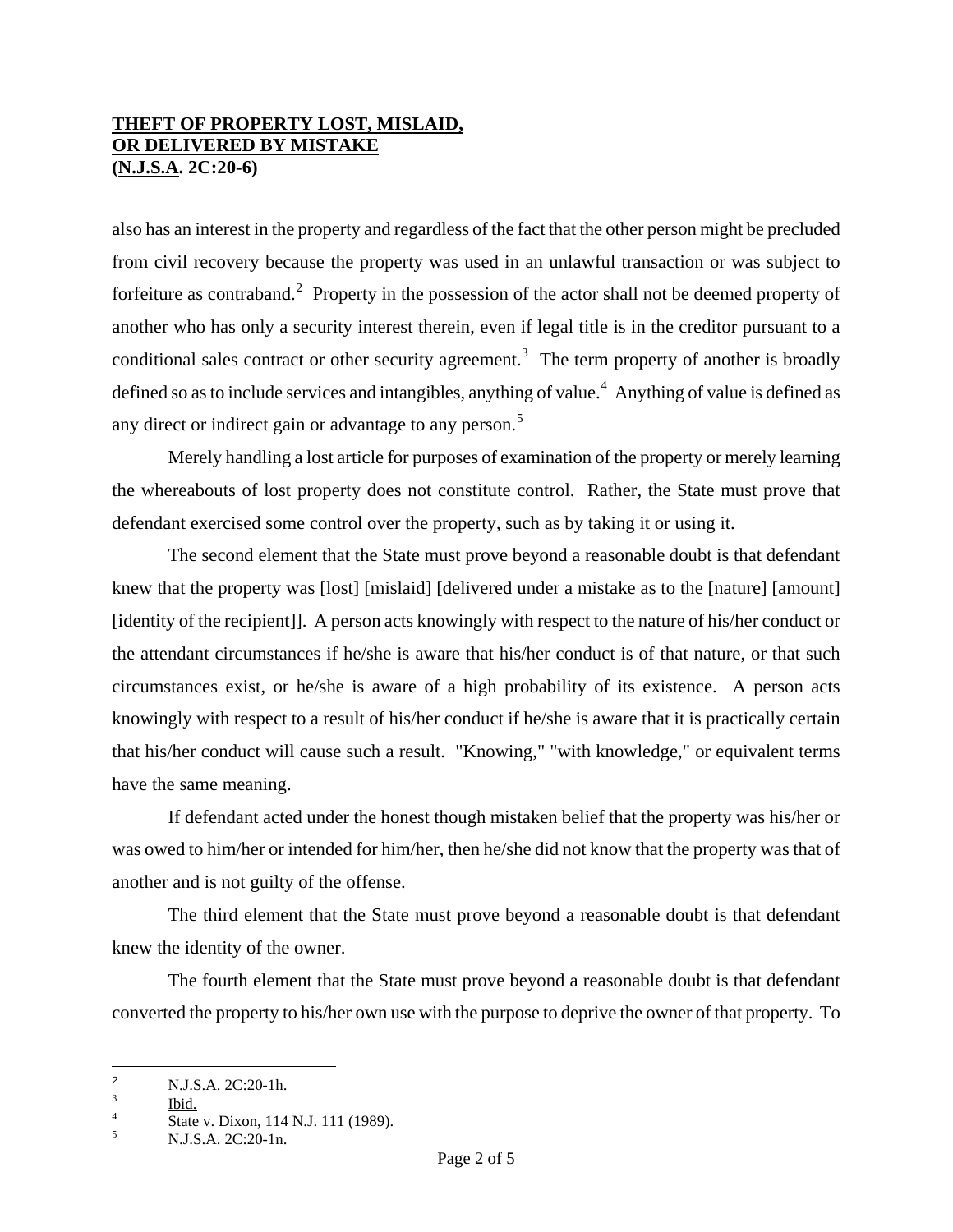deprive means to withhold permanently or for such an extended period of time as to appropriate a substantial portion of the property's economic value, or to withhold the property with the purpose of restoring it only upon payment of a reward or other compensation. Deprivation of property can also result if the property is disposed of so as to make it unlikely that the owner would ever recover it.<sup>[6](#page-2-0)</sup> A negligent failure to restore the property is not theft.

A person acts purposely with respect to the nature of his/her conduct or a result thereof if it is his/her conscious object to engage in conduct of that nature or to cause such a result. A person acts purposely with respect to attendant circumstances if the individual is aware of the existence of such circumstances or the individual believes or hopes that they exist. "With purpose," "designed," "with design" or equivalent terms have the same meaning.

Purposely or knowingly are states of mind and cannot be seen and can only be determined by inference from conduct, words or acts. Therefore, it is not necessary that witnesses be produced by the State to testify that a defendant said that he/she purposely or knowingly did something. His/Her purpose or knowledge may be gathered from his/her acts and his/her conduct and from all he/she said and did at the particular time and place and from all the surrounding circumstances reflected in the testimony [and evidence adduced at trial].

If the defendant failed to restore the property to the owner through carelessness or otherwise without a purpose to deprive the owner of his/her property, he/she would not be guilty of the crime.

If you find that the State has proven every element of the offense beyond a reasonable doubt, then you must find defendant guilty. On the other hand, if you find the State has failed to prove any element of the offense beyond a reasonable doubt, then you must find defendant not guilty.

## **[If defendant alleges claim of right defense, N.J.S.A. 2C:20-2c(2), charge the following]**

In addition to his/her general denial of guilt, defendant contends that he/she is not guilty of this offense because he/she was acting pursuant to a claim of right to the property.

i<br>Li

<span id="page-2-0"></span><sup>6</sup> N.J.S.A. 2C:20-1a.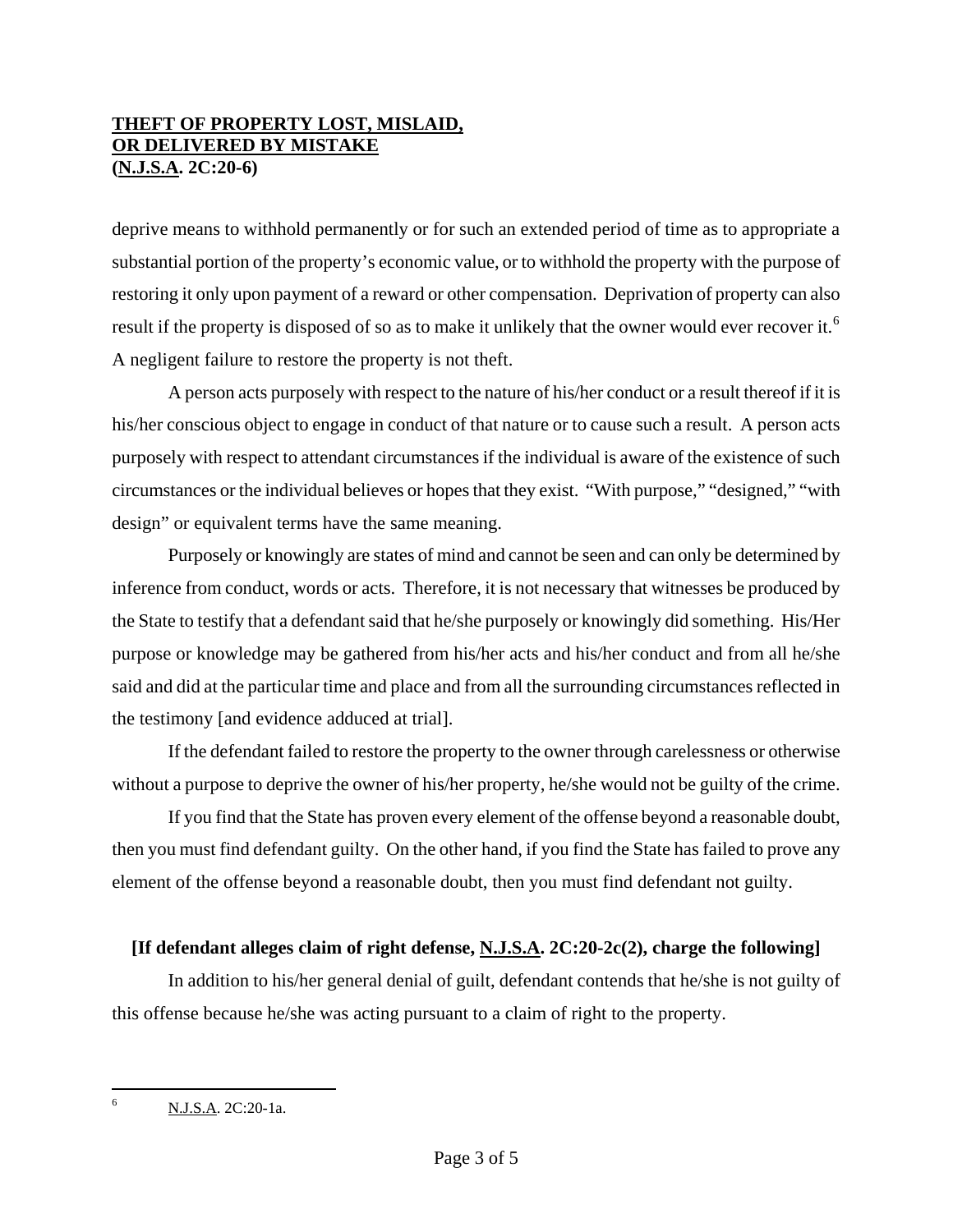Our law provides that it is a defense to a prosecution for theft of property lost, mislaid or delivered by mistake that the defendant acted under an honest claim of right to the property (or service) involved or that he/she had a right to acquire or dispose of the property as he/she did. An honest claim is one that is genuinely, though not necessarily correctly, believed by the defendant.

This defense is not limited to situations in which a defendant believed he/she owned the property.<sup>[7](#page-3-0)</sup> Rather, it includes those situations in which the defendant honestly, although not necessarily correctly, believed that he/she had either the right or the authorization to receive, take, acquire, or dispose of the property.

As I have mentioned to you, since this is a criminal case the burden of proof is on the State. The defendant is, therefore, not required to prove that he/she acted pursuant to a claim of right; rather the burden is on the State to prove that the defendant did not act pursuant to a claim of right. Thus, if the State has proven all the elements of theft by property lost, mislaid or delivered by mistake beyond a reasonable doubt and has also proven beyond a reasonable doubt that the defendant did not honestly believe that he/she had a right to the property or was authorized to receive, take, acquire, or dispose of the property, then you must find the defendant guilty of the offense.

On the other hand, if the State has failed to prove beyond a reasonable doubt any element of the offense or if the State has failed to prove beyond a reasonable doubt that defendant did not honestly believe he/she had a right to the property or was authorized to receive, take, acquire, or dispose of the property, then you must find the defendant not guilty.

## **CHARGE IN ALL CASES**] [8](#page-3-1)

The State must prove the amount (or value) of the property beyond a reasonable doubt. If you find the defendant guilty of the offense, then you must indicate whether you find the amount of money (or value of the property) involved:

#### **[Choose appropriate sections]**

 $\overline{\phantom{0}}$ 

<span id="page-3-1"></span><span id="page-3-0"></span>State v. Ippolito, 287 N.J. Super. 375 (App. Div. 1996).<br>The foregoing charge is for use when grading is dependent on the amount of money or value of the property involved. Under N.J.S.A. 2C:20-2b, other factors may also determine grading, e.g., if the property is a controlled dangerous substance, or a firearm, etc. In these situations, the appropriate charge should be given.